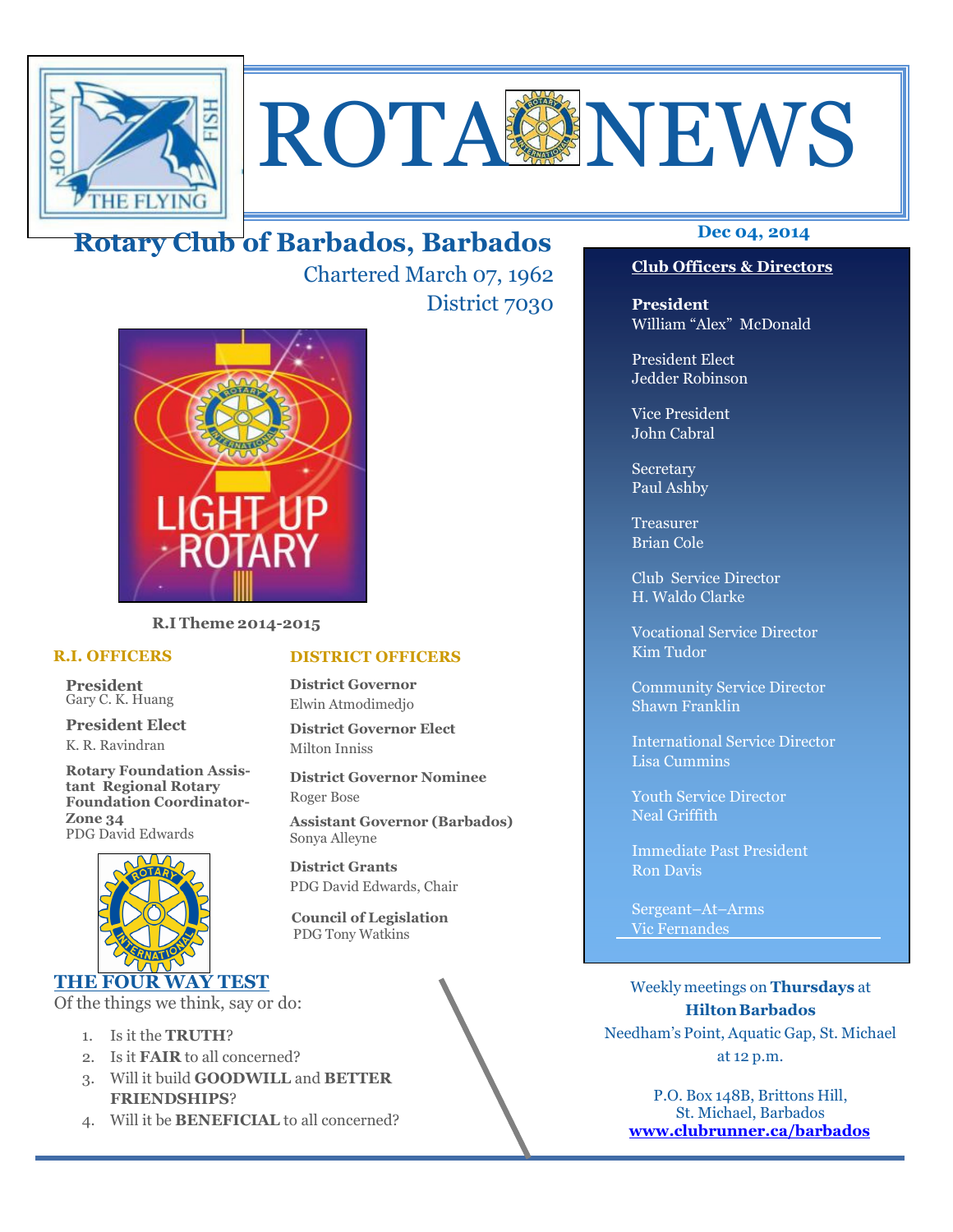#### **THE ROTARY CLUB OF BARBADOS WELCOMES ALL VISITING ROTARIANS AND GUESTS**

**IN DECEMBER - ROTARY CELEBRATES - FAMILY MONTH - OUR THEME** - **"THE JOYS OF A FAMILY"**

**TODAY IS A FELLOWSHIP MEETING - FIRST QUARTER AWARDS** 

*Breaking News!! Breaking News!! ON NOVEMBER 27AT 9.00 AM ANNIE GAVE BIRTH TO A DAUGHTER - EMILIE CONGRATULATIONS TO ANNIE, OUR CHAIR ANTI-CYBER BULLYING CAMPAIGN, HER HUSBAND CHRIS AND SON CHARLES.* 



**And more CONGRATULATIONS are in order - Our Sergeant - At - Arms PP Vic was awarded The SILVER CROWN OF MERIT in the National Honours for 2014.** 



**The SCM is awarded for** meritorious service or achievement in science, the arts, literature, sports, civic duties or any other endeavor worthy of national recognition.

*CITATION -* **Mr. Victor Anthony Fernandes -**  In recognition of the invaluable contribution made over the last forty years in the radio and television industry.

His Bio can be viewed on the BGIS website— Download - http://gisbarbados.gov.bb - 2014 Independence Day Honours List.

#### **ROTARY CLUB OF BARBADOS - SOUTH** is also

Celebrating as their Honorary Rotarian Dr. Henry Fraser was awarded our highest National Honour - Knight of St. Andrew.



*CITATION -* **Senator Professor Emeritus Henry Fraser, GCM, BSc (Physiology, London U.) MBBS (UWI), PhD (Pharmacology, London U), FACP, FRCP.** 

For his outstanding contribution to the medical profession and representation of Barbadian Culture, especially in the form of the architectural history of Barbados.

#### **THE GREETING TEAM IS MADE UP OF PAST PRESIDENT MICHAEL W. BROWNE AND PAST SECRETARY CLIFFORD CLARKE**

Past President Michael Browne joined the Club on September 09, 1993. He was introduced by then Treasurer (PP) Lionel Moe. His Classification is Marketing Services. In his presidential year 2006-07 he initiated the Senior Citizen Sunset Concerts and the refurbishment of the Evalina Smith Children's Ward – St. Philip District Hospital. Oversaw the first fundraiser after Bajan Night—Love Unmasked at Bagatelle Great House. He was Installed as President by PDG Ethelbert Thompson. He has served longest as Club Secretary 1995-2000 and 2004-05. He served as VP 2000-



01 and 2009-10. At the District level he served as Assistant Secretary/ Treasurer 2000-01. He was awarded a Paul Harris Fellowship in June 2006. Currently he serves as Chair for the Rota News and Investigations/ Assistance Committees and as a member of the PR Committee.

**Past Secretary Clifford Clarke** joined Rotary on March 24, 1994. His Classification is - Fire Service. He is a former Chief Fire Officer. He is the long Standing Chair of Safety & CPR a position he has held from 1996-2006 and 2010 – present. He served out the term of Director of Community Service for the year 1997-98 when the substantive holder Tom Robitaille was re-posted overseas. He has served as Chairman Children's Homes 1998-99 and as Secretary for 2006-07 on the Board chaired by President Michael.



#### **FOLLOWING ARE THE HIGHLIGHTS OF THE FELLOWSHIP MEETING LAST WEEK -**

**President Alex requested that the club observe a Moment of Silence in respect of the death of the grand-mother of Nicholas Waithe.** 

**Before the presentation by Guest Speaker, Glyne Murray, Club Service Director conducted an Independence Trivia Quiz.** 

**Following is a Summary of the presentation by Guest Speaker Glyne Murray who spoke on "Things Barbadian."** 

#### **Following is the introduction by Guest Speaker Chair PP Erskine.**



Glyne Murray was educated primarily in Barbados at the St Giles Boys School, Combermere School and the Cave Hill Campus of the University of the West Indies where he gained an Upper Second Honours Bachelor's Degree in History and Sociology after being awarded two bursaries, and Second and Third year history prizes for academic performance.

Prior to UWI Cave Hill, he also studied at Seneca College of Applied Arts and Technology

and Ryerson Polytechnic in Canada when he lived there between 1968 and 1973.

Outside of the classroom and in the world of work, he has been civil servant, journalist, public relations manager at the Barbados Tourist Board, Personal Assistant to two Prime Ministers, a Senator, Minister of State in the Prime Minister's Office and Ministry of the Civil Service and a diplomat as Barbados' High Commissioner to Canada.

All the while Glyne displayed consistent interest in and support for Barbadian culture in speeches, programmes and writings, brought together in his recently published and well received book, "Barbados --Customs To Treasure, Early Gems of Bajan Creativity."

At this time when our Independence is in the air, Glyne Murray is remembered for the Community Independence Celebrations programme which he conceptualised and implemented in 1995, and which revolutionised the way we mark the attainment of nationhood by making it more nationally inclusive and vibrant.

**Mr. Murray** took us back on a journey on "Things Barbadian" from the old days – generally before Independence in 1966. Some of which we had forgotten about. "Sop Biscuits?" Flying kites at Easter.

He lamented that more should be done to brand and promote our indigenous activities; such as Road Tennis.

He suggested that the recently concluded "Food, Wine & Rum Festival" could be enhanced with the addition of Conkees to the MIX as it occurred in November.

The appropriateness and context of the **"Black Friday"** shopping event was questioned.

The Vote of Thanks was given by Dr. Tracy Archer.

#### **Meeting Details - Thursday November 27**

**SAA - PP Stanley PP MacDonald** 

- **Attendance 58%**
- **Raffle \$152.00**
- **Winner PP Michael W. Browne**
- **Fines \$207.25**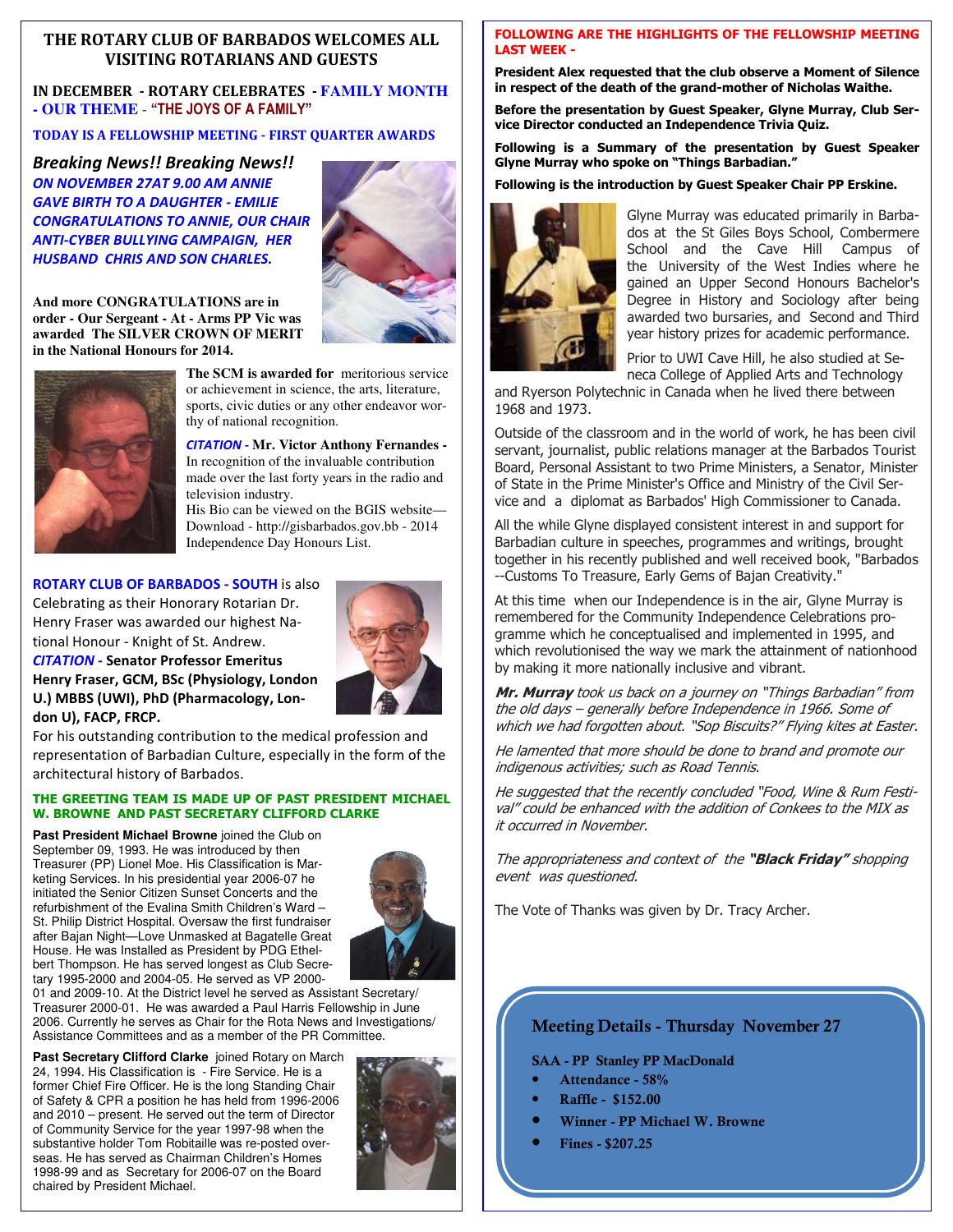#### **LAST WEEK HIGHLIGHTS (CONT'D) — UPCOMING EVENTS UPDATE ON THE AUTISM DISTRICT PROJECT**

**FOLLOWING IS AN ARTICLE FROM - AUTISM CORNER— Part II** 

*Provided by Chair Tracy* 

**A PROFILE OF STEPHEN WILTSHIRE-TALENTED ARTIST AND FAMOUS AUTISTIC!** 

#### **PANORAMAS**

Stephen took on his largest project to date in May 2005, when he returned to **Tokyo** to make a panoramic drawing the largest of his career - of the city. Two

months later he drew a similarly detailed picture of **Rome**, including the Vatican and St. Peter's Cathedral, entirely from memory.

In December, after a 20-minute helicopter ride, Stephen spent a week creating a 10-meter-long drawing of **Hong Kong**'s Victoria Harbour and the surrounding urban scene. (He dedicated the work as a Christmas present to the city's residents.) Since then he added **Frankfurt**, **Madrid**, **Dubai**, **Jerusalem** and **London** to his collection. The last drawing in the series was of his spiritual home, **New York**. Further trips followed to **Sydney** and **Shanghai** in 2010.



In January 2006 it was announced that Stephen was being named by Queen Elizabeth II as a Member of the Order of the British Empire, **(MBE)** in recognition of his services to the art world.

Later that year, Stephen Wiltshire founded his own permanent art gallery in London's Royal Opera Arcade, Lon-

don's oldest shopping arcade.

In 2011, Stephen received an Honorary Life Fellowship from the Society of Architectural Illustrators, presented by artist Ben Johnson.

The gallery recently celebrated its 5th year of opening and the search for Stephen's second premises in New York continues today.

Many observers have noted that Stephen has an engaging personality and a strong sense of humor. He sometimes performs impromptu, but wickedly accurate imitations of such singers as Robbie Williams. He currently resides in Maida Vale, West London with his mother. He reportedly admits to a preference for blondes, most notably the actress Jennie Garth from the television series Beverly Hills 90210.

 $\overline{\phantom{a}}$  , and the contract of the contract of the contract of the contract of the contract of the contract of the contract of the contract of the contract of the contract of the contract of the contract of the contrac

#### **NEXT WEEK!!! Dec 11 Election of FIVE Directors for 2015-16**



#### **END POLIO NOW!!**

On #GivingTuesday, Rotary International staff wrote personal thank you notes and made phone calls to our donors to thank them for their commitment to improving lives around the world. With your help, we can win this fight against polio. Find out how: www.endpolio.org/donate

How can you make an impact today for #GivingTuesday and turn \$25 into \$75? By donating to the fight to end polio. Every dollar Rotary International commits to polio eradication will be tripled by the Bill & Melinda Gates Foundation. Find out why your donation matters: http://www.endpolio.org/donate

How does a \$85 box of markers make a difference? After children receive the polio vaccine, their finger is marked to show they have been immunized against polio. This provides an effective way to monitor the reach of polio immunization campaigns. Give the gift on #GivingTuesday: http://ow.ly/E8Pc2

#### —————————————————————————— Heartbeat International Foundation Inc Today, You can Join a Worldwide Movement #GivingTuesday! Our Mission:

*To save lives globally by providing cardiovascular implantable devices and treatment to the needy people of the world.*

**—————————————————————————————-** 

Tampa Bay group has been saving lives for 30 years

Posted: Nov 18, 2014 10:50 PMUpdated: Nov 18, 2014 11:22 PM **By: Kelly Ring, FOX 13 News—CONNECT**

TAMPA (FOX 13) -Christine Bocus is from Trinidad, and is 22 now. When she was 14, she often felt tired and dizzy.

"Actually I just wanted to sleep, sleepiness, tiredness," Christine said. Her family took her to the doctor where she was diagnosed with a heart condition. That's when Heartbeat International came to the rescue. "They decided to implant a pacemaker to help," Christine said.

Heartbeat International provides pacemakers to poor countries where people don't have health insurance. Their mission is now 30 years and has helped more than 14,000 people.

"The hospital and the doctor provide their services for free of charge, and the patient never pays a penny, and they are followed for the rest of their life for their pacemaker therapy," Dr. Benedict Maniscalco said. The pacemakers are donated.

"In many countries, there is no insurance plan or safety net for these folks so they would have to come up with the money themselves, which in most of these countries we are in would be virtual impossible," Dr. Maniscalco said. Christine's family did not have a safety net. Now she's visiting Tampa to say thanks to Heartbeat International.

"Doesn't even stop me from doing anything much. I'm not on any medication," Christine said. "No diet, just going on with everyday life as usual."

It's all thanks to a group of loving and caring people. "We're changing lives and saving lives around the world," Dr. Maniscalco said.

A world that is a extending lives thanks to Heartbeat International.